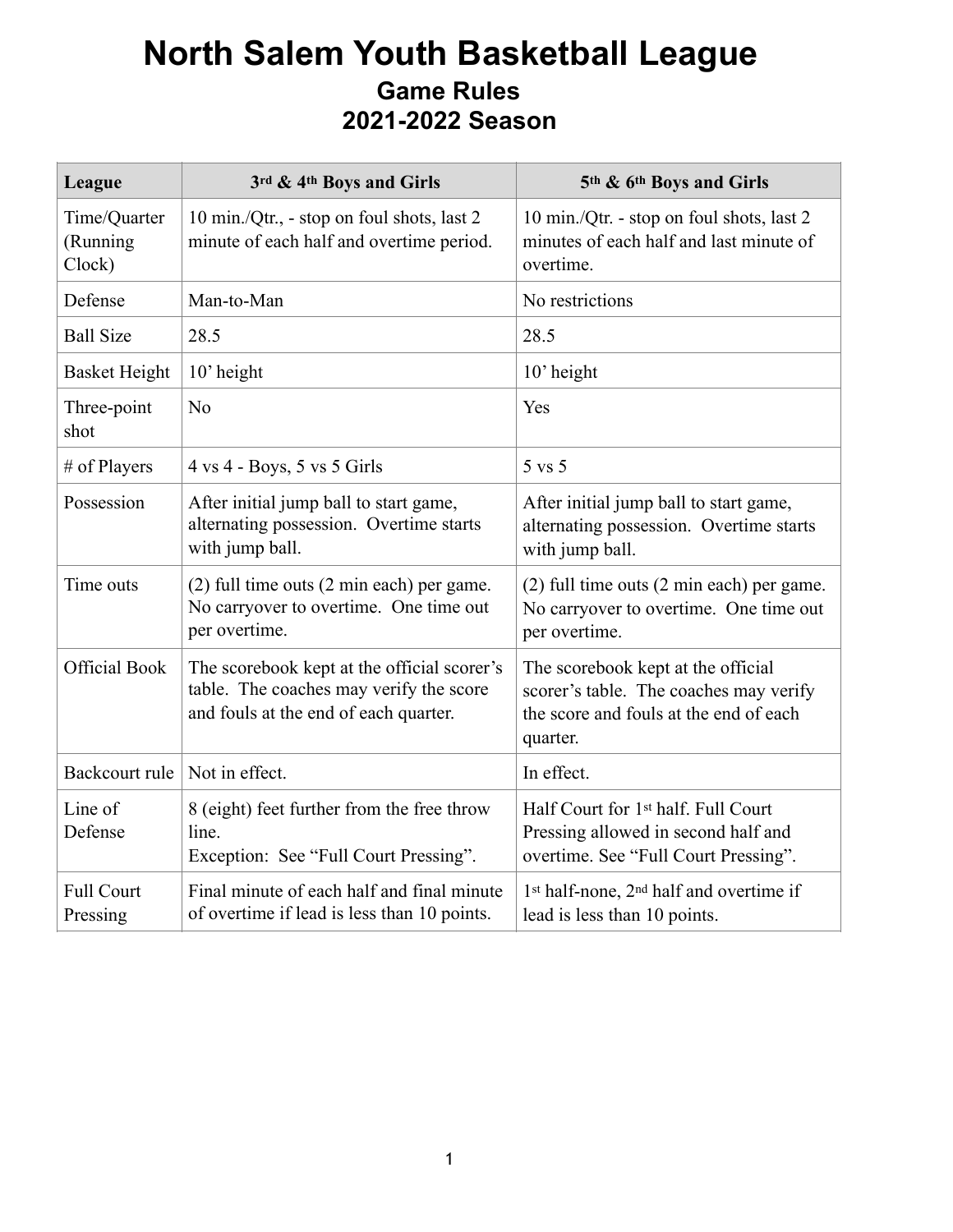## **North Salem Youth Basketball League Game Rules 2021-2022 Season**

| Personal Fouls                       | Boys - A player may receive up to 5<br>personal fouls. After the 5 <sup>th</sup> personal foul<br>a player is disqualified except when there<br>are only 4 eligible players left, if one of<br>the 4 players remaining gains their 5 <sup>th</sup> foul<br>it will result in 2 free throws and loss of<br>possession for each foul subsequent. If                  | A player may receive up to 5 personal<br>fouls. After the 5 <sup>th</sup> personal foul the<br>player must sit out for the remainder the<br>game.<br>Teams playing with a minimum number<br>of players who have a player receive a 5 <sup>th</sup><br>personal foul should play the remainder                                                              |
|--------------------------------------|--------------------------------------------------------------------------------------------------------------------------------------------------------------------------------------------------------------------------------------------------------------------------------------------------------------------------------------------------------------------|------------------------------------------------------------------------------------------------------------------------------------------------------------------------------------------------------------------------------------------------------------------------------------------------------------------------------------------------------------|
|                                      | the player committing the 5 <sup>th</sup> foul does<br>that on a shooting foul it will result in 2<br>free throws, any free throws due from the<br>foul $(2 \text{ or } 1 \text{ and } 1)$ and loss of possession<br>Girls - see 5/6 rules                                                                                                                         | of the game down one player.                                                                                                                                                                                                                                                                                                                               |
| Technical &<br><b>Flagrant Fouls</b> | Results in two free throws and loss of<br>possession. Ejection from game upon 2 <sup>nd</sup><br>technical or flagrant foul. Referee may<br>determine that first flagrant foul is<br>sufficient to eject player from game. Both<br>technical and flagrant fouls against a<br>player are considered personal fouls. Any<br>player or coach ejected from the game is | Results in two free throws and loss of<br>possession. Ejection from game upon 2 <sup>nd</sup><br>technical or flagrant foul. Referee may<br>determine that first flagrant foul is<br>sufficient to eject player from game.<br>Both technical and flagrant fouls against<br>a player are considered personal fouls.<br>Any player or coach ejected from the |
|                                      | automatically suspended from<br>participating in the next scheduled game.                                                                                                                                                                                                                                                                                          | game is automatically suspended from<br>participating in the next scheduled game.                                                                                                                                                                                                                                                                          |
| League                               | 3rd & 4th Boys and Girls                                                                                                                                                                                                                                                                                                                                           | 5th & 6th Boys and Girls                                                                                                                                                                                                                                                                                                                                   |
| Free Throws                          | 1 and 1 bonus on the 7 <sup>th</sup> team foul.<br>Double bonus (i.e., 2 shots) on the $10th$<br>team foul.<br>The free throw line will be 36" closer                                                                                                                                                                                                              | 1 and 1 bonus on the 7 <sup>th</sup> team foul.<br>Double bonus (i.e., 2 shots) on the $10th$<br>team foul.<br><b>Foul Shooting Rules:</b>                                                                                                                                                                                                                 |
|                                      | than regulation to basket.                                                                                                                                                                                                                                                                                                                                         | 1) A maximum of six players (four                                                                                                                                                                                                                                                                                                                          |
|                                      | <b>Foul Shooting Rules:</b><br>1) A maximum of six players (four<br>opponents and two teammates of the<br>shooter) shall be permitted at the lane.                                                                                                                                                                                                                 | opponents and two teammates of the<br>shooter) shall be permitted at the lane.<br>2) The two lane spaces closest to the end<br>line shall remain open.                                                                                                                                                                                                     |
|                                      | 2) The two lane spaces closest to the end<br>line shall remain open.                                                                                                                                                                                                                                                                                               | 3) Players may break the vertical plane<br>of the lane-space boundary once the ball                                                                                                                                                                                                                                                                        |